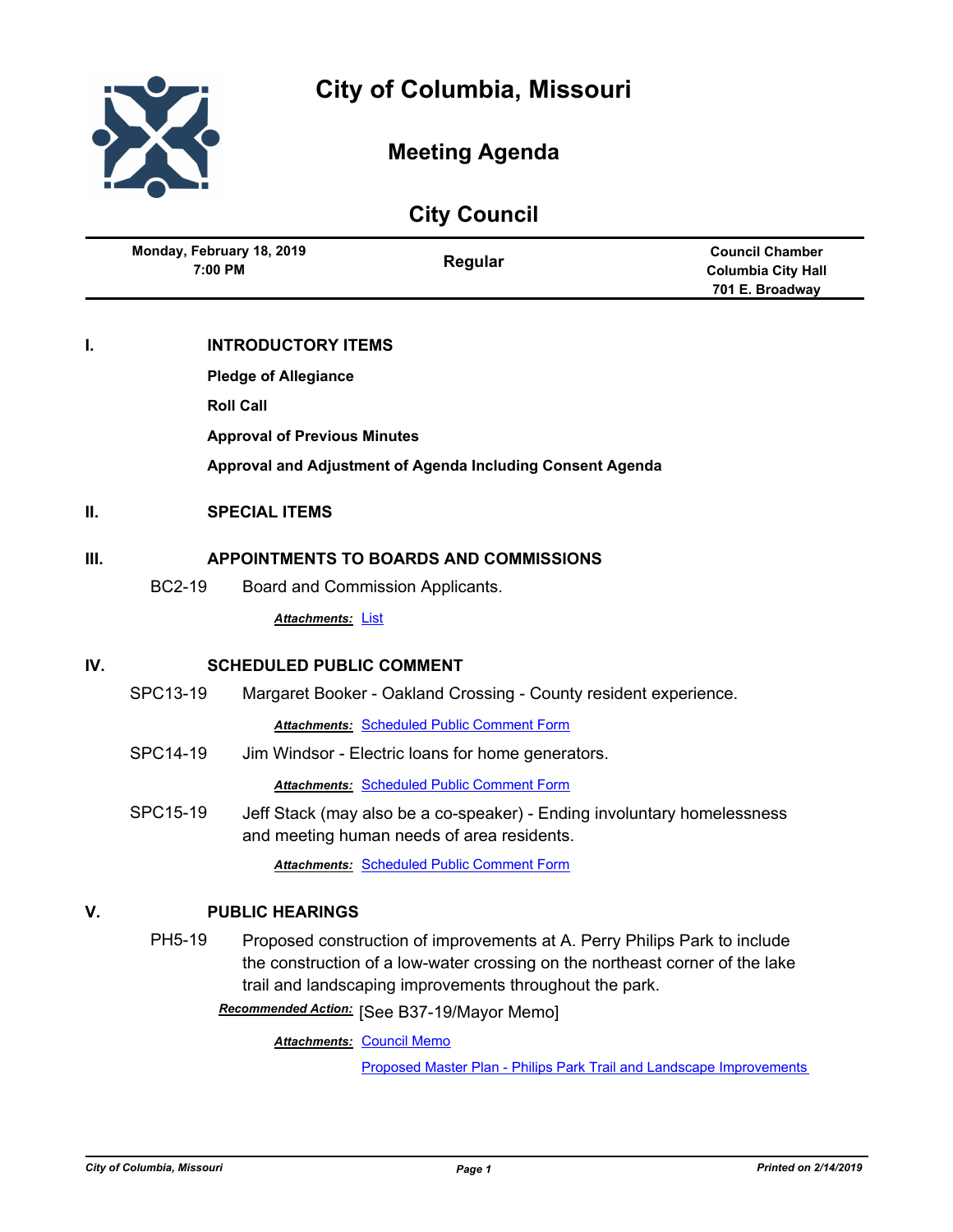B37-19 Authorizing construction of improvements at A. Perry Philips Park to include the construction of a low-water crossing on the northeast corner of the lake trail and landscaping improvements throughout the park; determining that the work shall be done by City employees.

Recommended Action: [2nd Read & Vote/Mayor Memo]

**Attachments: [Council Memo](http://gocolumbiamo.legistar.com/gateway.aspx?M=F&ID=04284ab0-2858-4e6c-97fd-a99f421cda03.docx)** [Plan](http://gocolumbiamo.legistar.com/gateway.aspx?M=F&ID=b591f49c-1c1d-4996-a8e0-f28fad50184d.pdf) **[Ordinance](http://gocolumbiamo.legistar.com/gateway.aspx?M=F&ID=4c1c24a6-ee31-49d8-930a-e46b92a4add0.doc)** 

### **VI. OLD BUSINESS**

B30-19 Voluntary annexation of property located on the southeast corner of the Highway 163 and Route K intersection; establishing permanent R-1 (One-Family Dwelling District) zoning (Case No. 36-2019).

Recommended Action: [2nd Read & Vote/Mayor Memo]

**Attachments: [Council Memo](http://gocolumbiamo.legistar.com/gateway.aspx?M=F&ID=30321615-7d49-4df8-9d84-aa177b79572d.docx)** 

[Staff Report to Planning and Zoning Commission](http://gocolumbiamo.legistar.com/gateway.aspx?M=F&ID=86305676-7d26-4211-9ad7-20de65f97798.docx) [Locator Maps](http://gocolumbiamo.legistar.com/gateway.aspx?M=F&ID=b1395478-d0a1-4e90-b950-4232fcbda92c.pdf) [Excerpts from Minutes](http://gocolumbiamo.legistar.com/gateway.aspx?M=F&ID=5316fc00-0530-4642-b36e-8446346609ba.docx) **[Ordinance](http://gocolumbiamo.legistar.com/gateway.aspx?M=F&ID=6b1f6bb4-063e-4281-bcbc-ba41f2d2c1b9.doc)** 

B31-19 Approving the Final Minor Plat of "Missouri Alpha of Phi Kappa Psi Subdivision" located on the west side of Providence Road and north of Burnam Road (809 S. Providence Road); authorizing a performance contract; granting a design adjustment relating to street right-of-way (Case No. 20-2019).

Recommended Action: [2nd Read & Vote/Mayor Memo]

**Attachments: [Council Memo](http://gocolumbiamo.legistar.com/gateway.aspx?M=F&ID=2452883b-b268-4def-8b4a-986b50c3cf80.docx)** 

[Staff Report to the Planning and Zoning Commission](http://gocolumbiamo.legistar.com/gateway.aspx?M=F&ID=ed281dda-2ff0-4a69-9364-19da23a7c1ec.docx)

[Locator Maps](http://gocolumbiamo.legistar.com/gateway.aspx?M=F&ID=8e5a238c-a4c8-4b12-9d1b-2d36394e36df.pdf)

[Final Plat](http://gocolumbiamo.legistar.com/gateway.aspx?M=F&ID=96cb1c74-0241-4a7d-a1e0-29a7a34df01a.pdf)

[Attachment to PZC Report-Design Adjustment Request](http://gocolumbiamo.legistar.com/gateway.aspx?M=F&ID=6aa53f73-a641-4fd2-b05e-82acdda7c3f0.pdf)

[Excerpts from Minutes](http://gocolumbiamo.legistar.com/gateway.aspx?M=F&ID=d77b8d2f-8898-4436-866c-ad48e7b6e334.docx)

**[Ordinance](http://gocolumbiamo.legistar.com/gateway.aspx?M=F&ID=b4851f2c-819c-494f-97ef-ad6d819f9564.doc)** 

[Exhibit A to Ordinance](http://gocolumbiamo.legistar.com/gateway.aspx?M=F&ID=72c1f1a8-3deb-479c-af10-1be8f20fdb1a.pdf)

B40-19 Amending Chapter 11 of the City Code as it relates to the sale of tobacco, alternative nicotine products and vapor products and establishing a tobacco retailer license.

Recommended Action: [2nd Read & Vote/Mayor Memo]

**Attachments: [Council Memo](http://gocolumbiamo.legistar.com/gateway.aspx?M=F&ID=952f57e2-c1dc-4d9e-bdbc-5b89444db77d.docx)**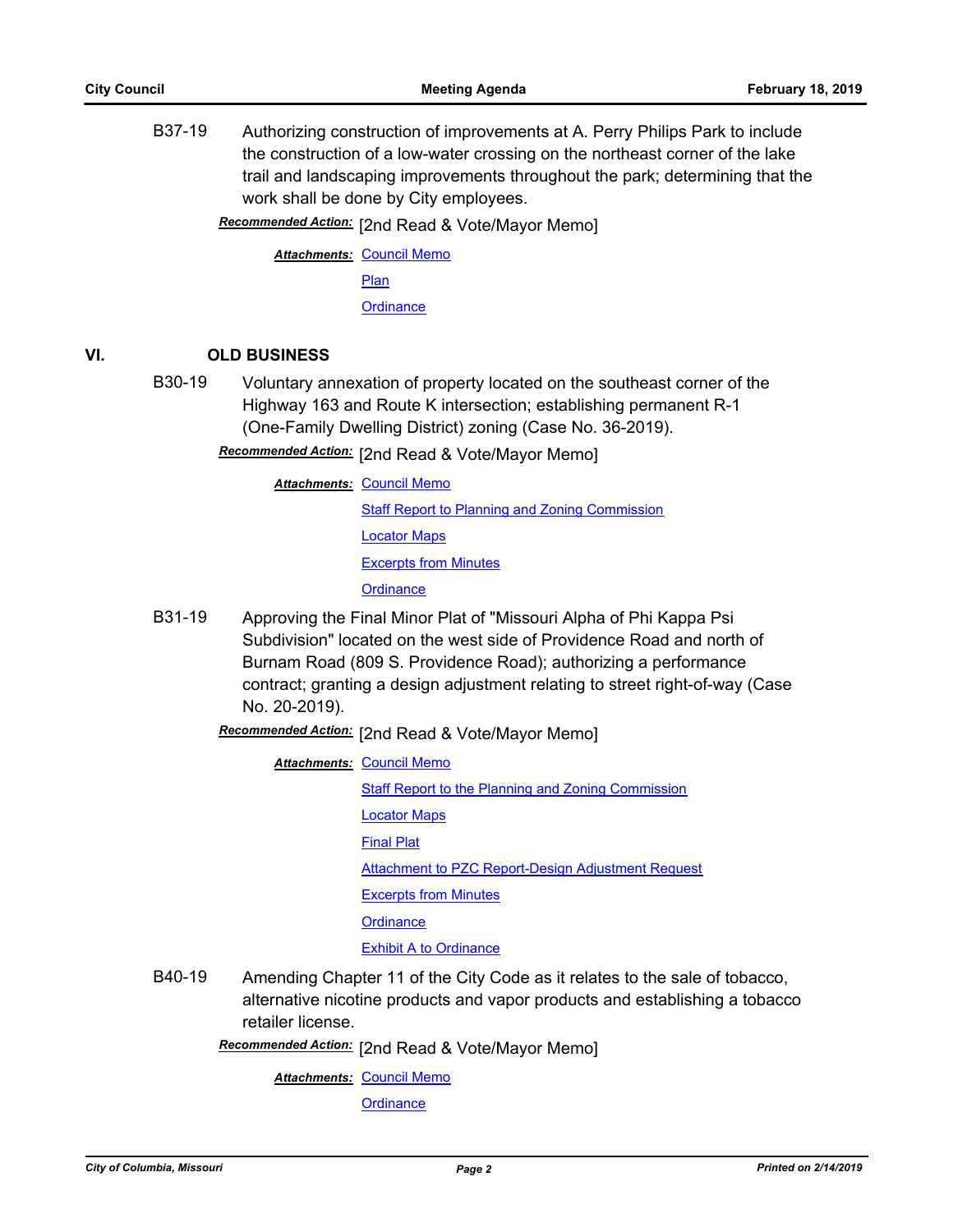B41-19 Amending Chapter 24 of the City Code to add a new article pertaining to the construction and deployment of small wireless facilities.

[2nd Read & Vote/Mayor Memo] *Recommended Action:*

**Attachments: [Council Memo](http://gocolumbiamo.legistar.com/gateway.aspx?M=F&ID=4a82fdc4-b8cc-4dfa-8f9c-90a6a553a7de.docx)** 

[Wireless Devices - Economic Impact of 5G in Missouri Communities](http://gocolumbiamo.legistar.com/gateway.aspx?M=F&ID=004b8706-d903-4eea-bb86-973d46e53ab8.pdf) **[Ordinance](http://gocolumbiamo.legistar.com/gateway.aspx?M=F&ID=99f0ba91-d3b7-42cd-b600-1a8210133579.doc)** 

### **VII. CONSENT AGENDA**

B29-19 Voluntary annexation of the City-owned water treatment plant property located on the north side of Route K (6851 S. Route K); establishing permanent District A (Agricultural District) zoning (Case No. 29-2019).

Recommended Action: [2nd Read & Vote/Mayor Memo]

**Attachments: [Council Memo](http://gocolumbiamo.legistar.com/gateway.aspx?M=F&ID=ca5e051d-9cf7-4ecd-b925-1816e02a5403.docx)** [Staff Report to Planning and Zoning Commission](http://gocolumbiamo.legistar.com/gateway.aspx?M=F&ID=b56d6bcb-181c-4b42-be67-51f603fd206c.docx) [Locator Maps](http://gocolumbiamo.legistar.com/gateway.aspx?M=F&ID=0fa91392-d017-4c85-a232-3070a193059c.pdf) [Excerpts from Minutes](http://gocolumbiamo.legistar.com/gateway.aspx?M=F&ID=41bf0916-d59e-4697-a99e-a3701990d999.docx) **[Ordinance](http://gocolumbiamo.legistar.com/gateway.aspx?M=F&ID=f15a454b-1d6f-45aa-8a0a-a32fe7e4e65c.doc)** 

B32-19 Approving the Final Plat of "Waterbrook Place, Plat No. 2" located on the west side of Garth Avenue, between Worley Street and Oak Street (Case No. 18-169).

[2nd Read & Vote/Mayor Memo] *Recommended Action:*

**Attachments: [Council Memo](http://gocolumbiamo.legistar.com/gateway.aspx?M=F&ID=a91bb6f5-5f44-424a-b090-8ad45943fe8e.docx)** 

[Locator Maps](http://gocolumbiamo.legistar.com/gateway.aspx?M=F&ID=542b23af-57c3-4ec9-9508-580c197a71d7.pdf)

[Final Plat](http://gocolumbiamo.legistar.com/gateway.aspx?M=F&ID=0a16dffd-88a5-4344-a967-71af856e2f99.pdf)

**[Ordinance](http://gocolumbiamo.legistar.com/gateway.aspx?M=F&ID=fea457d5-043a-41d8-acc2-c5187d41331b.doc)** 

B33-19 Changing the name of "Kiawah Court" to "Shadow Hawk Court" (Case No. 43-2019).

Recommended Action: [2nd Read & Vote/Mayor Memo]

- **Attachments: [Council Memo](http://gocolumbiamo.legistar.com/gateway.aspx?M=F&ID=2fcd3063-48b2-4508-a96d-92002dc1b47f.docx)** 
	- [Locator Maps](http://gocolumbiamo.legistar.com/gateway.aspx?M=F&ID=47f0b1cb-0c90-4b6d-a857-083cf89095b4.pdf)

**[Street Name Change Application Letter](http://gocolumbiamo.legistar.com/gateway.aspx?M=F&ID=0b19993c-2687-46eb-8764-94a48fc28dcd.pdf)** 

[The Brooks Plat 2 Final Plat](http://gocolumbiamo.legistar.com/gateway.aspx?M=F&ID=ad8be1e8-71e0-474e-ac4e-15b570ec3a68.pdf)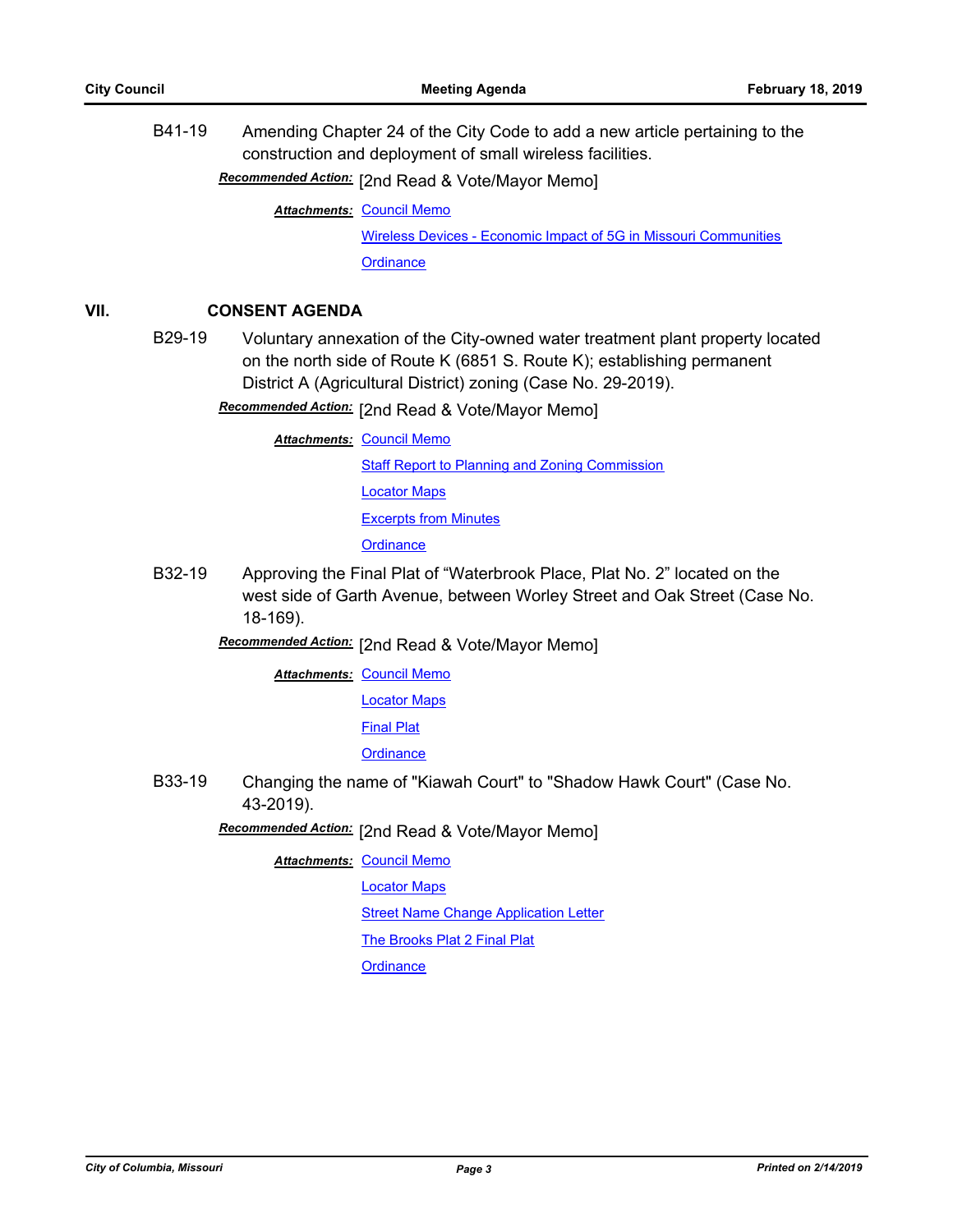B34-19 Authorizing construction of the Spring Valley Road PCCE #18 Sanitary Sewer Improvement Project; calling for bids through the Purchasing Division. Recommended Action: [2nd Read & Vote/Mayor Memo]

**Attachments: [Council Memo](http://gocolumbiamo.legistar.com/gateway.aspx?M=F&ID=51b058de-60b4-4c03-898b-93824277037e.docx)** 

[Diagram](http://gocolumbiamo.legistar.com/gateway.aspx?M=F&ID=0d5b7ce0-fd87-4f0e-92c8-466d6332f498.pdf)

**[Ordinance](http://gocolumbiamo.legistar.com/gateway.aspx?M=F&ID=d7793392-ffa3-4e2c-88a4-c0b52fae1541.doc)** 

B35-19 Authorizing construction of the Country Club sanitary sewer relocation project located generally east of Old 63 and north of Walnut Street; calling for bids through the Purchasing Division.

**Recommended Action:** [2nd Read & Vote/Mayor Memo]

**Attachments: [Council Memo](http://gocolumbiamo.legistar.com/gateway.aspx?M=F&ID=f16424e0-6c77-4c2c-b7c9-ce38700f667e.docx)** [CCC Sewer Replacement 2018](http://gocolumbiamo.legistar.com/gateway.aspx?M=F&ID=f21f3dae-decf-4124-9437-41f42a527848.pdf) **[Ordinance](http://gocolumbiamo.legistar.com/gateway.aspx?M=F&ID=d6c84cb7-4cce-4b37-b6df-b8761aa60774.doc)** 

B36-19 Authorizing the acquisition of property for the replacement of storm drainage and sanitary sewer infrastructure along a portion of Garth Avenue north of Lynn Street.

[2nd Read & Vote/Mayor Memo] *Recommended Action:*

**Attachments: [Council Memo](http://gocolumbiamo.legistar.com/gateway.aspx?M=F&ID=301f0244-6605-4df7-8fc8-70e71bd2d136.docx)** 

[Diagram](http://gocolumbiamo.legistar.com/gateway.aspx?M=F&ID=d2711b0f-e876-46fe-94de-9998301c675b.pdf) [Grace Church Lot 1 East Portion Display](http://gocolumbiamo.legistar.com/gateway.aspx?M=F&ID=b7cd87eb-5f46-45f8-b121-334d377a62e9.pdf) [Grace Church Lot 1 West Portion Display](http://gocolumbiamo.legistar.com/gateway.aspx?M=F&ID=ea0986af-3ec2-4c49-abd5-5096141e1c28.pdf) [Grace Church Lots 2 & 3 South Display](http://gocolumbiamo.legistar.com/gateway.aspx?M=F&ID=aea15feb-5e91-4e70-8c58-6ca1d92cc843.pdf) [Oak Towers Display Sheet 1](http://gocolumbiamo.legistar.com/gateway.aspx?M=F&ID=d1a2e273-18bb-423e-b056-e02d09f35035.pdf) **[Oak Towers Display Sheet 2](http://gocolumbiamo.legistar.com/gateway.aspx?M=F&ID=37a2202a-a61c-4d1f-9832-d620e059d4db.pdf)** [Oak Towers Display Sheet 3](http://gocolumbiamo.legistar.com/gateway.aspx?M=F&ID=741fd104-0309-47da-b98b-a872e04c27c3.pdf)

**[Ordinance](http://gocolumbiamo.legistar.com/gateway.aspx?M=F&ID=c842b30c-b616-41e1-912d-dddd622090b2.doc)** 

B38-19 Amending the FY 2019 Annual Budget by adding a position in the Public Health and Human Services Department - Community Health Promotion Division.

Recommended Action: [2nd Read & Vote/Mayor Memo]

**Attachments: [Council Memo](http://gocolumbiamo.legistar.com/gateway.aspx?M=F&ID=d7ce7ef4-4064-488a-a3af-81d736598f09.docx)** 

**[Ordinance](http://gocolumbiamo.legistar.com/gateway.aspx?M=F&ID=6c6f96ca-1bf4-4ad9-acec-b5a3070ed3c1.doc)** 

B39-19 Accepting a donation from Columbia Board of Realtors for the 2019 Fair Housing and Lending Seminar; appropriating funds.

**Recommended Action:** [2nd Read & Vote/Mayor Memo]

**Attachments: [Council Memo](http://gocolumbiamo.legistar.com/gateway.aspx?M=F&ID=bad7f66a-4155-471b-a83c-7e7244599d84.docx)**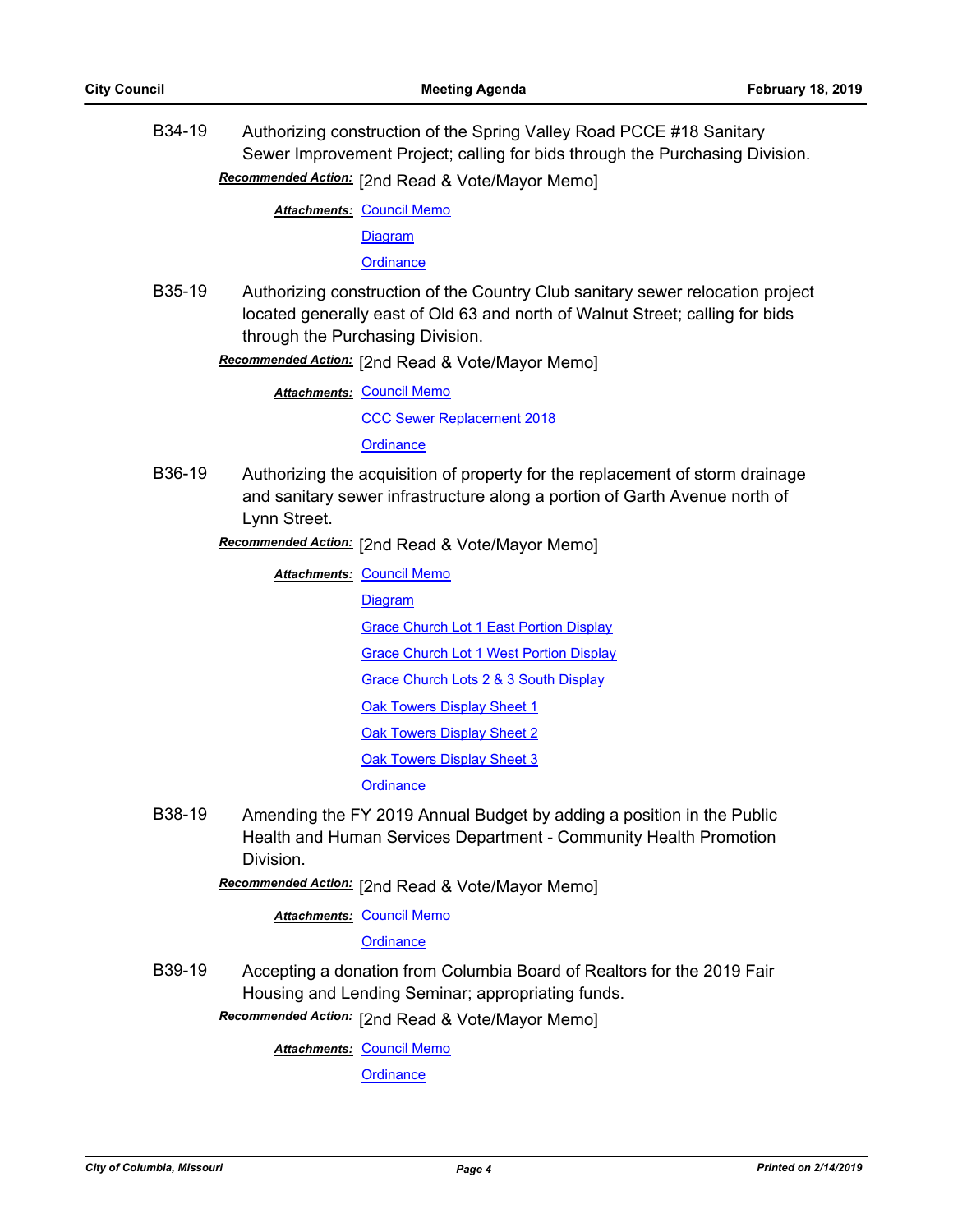R22-19 Setting a public hearing: proposed phase one construction of a tennis complex at A. Perry Philips Park to include the construction of two tennis courts, a 30-car parking lot, ADA walkways and the installation of parking lot lighting.

**Recommended Action:** [Read & Vote/Mayor Memo]

**Attachments: [Council Memo](http://gocolumbiamo.legistar.com/gateway.aspx?M=F&ID=9f3768c0-5a93-47b4-957d-dbd7d4b62966.docx)** [Plan](http://gocolumbiamo.legistar.com/gateway.aspx?M=F&ID=726ac45c-0d45-41f5-9482-4683cf9d6254.pdf) [Philips Master Plan](http://gocolumbiamo.legistar.com/gateway.aspx?M=F&ID=e6cf1a11-d9bf-4853-93b4-55888466e8e2.pdf) **[Resolution](http://gocolumbiamo.legistar.com/gateway.aspx?M=F&ID=68297f8a-bdaa-492f-a77d-f5fb4be6452d.doc)** 

R23-19 Setting a public hearing: consider the FY 2018 Consolidated Annual Performance and Evaluation Report (CAPER).

**Recommended Action:** [Read & Vote/Mayor Memo]

**Attachments: [Council Memo](http://gocolumbiamo.legistar.com/gateway.aspx?M=F&ID=571635a7-e9d8-4dd3-8629-f7be87cbcc09.docx)** 

**[Resolution](http://gocolumbiamo.legistar.com/gateway.aspx?M=F&ID=fa3af880-24ba-47c9-a457-58716bc43541.doc)** 

R24-19 Authorizing an agreement with Columbia Swim Club for sports development funding under the Tourism Development Program for the Speedo Sectionals Central Section Region VIII swim meet.

**Recommended Action:** [Read & Vote/Mayor Memo]

**Attachments: [Council Memo](http://gocolumbiamo.legistar.com/gateway.aspx?M=F&ID=2542e9fb-cd89-4859-9c35-f8a5548441b4.docx)** 

**[Resolution](http://gocolumbiamo.legistar.com/gateway.aspx?M=F&ID=7ceac3c5-1fdb-4b69-aaca-b0de0925fd54.doc)** 

**[Attachment A to Resolution](http://gocolumbiamo.legistar.com/gateway.aspx?M=F&ID=be753b0f-3c66-4060-8f49-383d8396680b.pdf)** 

R25-19 Authorizing an agreement with Job Point for vocational skills training for low to moderate income residents referred to the Alternative Sentencing Courts from the Boone County Circuit Court.

**Recommended Action:** [Read & Vote/Mayor Memo]

**Attachments: [Council Memo](http://gocolumbiamo.legistar.com/gateway.aspx?M=F&ID=ac28fc1e-c0d9-41b8-ac78-5a19e92ec733.docx)** 

**[Resolution](http://gocolumbiamo.legistar.com/gateway.aspx?M=F&ID=0b66769f-9a40-4ba1-9548-8ccad047dda5.doc)** 

[Exhibit A to Resolution](http://gocolumbiamo.legistar.com/gateway.aspx?M=F&ID=5c07eabe-b178-4d36-9c9f-34e1d8aba24d.pdf)

R26-19 Expressing support for state legislation to prohibit the use of handheld wireless communications devices while operating a motor vehicle.

**Recommended Action:** [Read & Vote/Mayor Memo]

**Attachments: [Council Memo](http://gocolumbiamo.legistar.com/gateway.aspx?M=F&ID=e69d4e52-4d27-445c-bb26-385d249f8f43.docx)** 

[Summary of Legislation](http://gocolumbiamo.legistar.com/gateway.aspx?M=F&ID=5c51fa53-4076-41c0-bdbd-d4071b21f79d.docx)

[Sample Letter of Support](http://gocolumbiamo.legistar.com/gateway.aspx?M=F&ID=bc47c341-ac41-4c98-b9c0-ae3c10464271.docx)

[The Dangers of Using Cell Phones While Driving Infographic](http://gocolumbiamo.legistar.com/gateway.aspx?M=F&ID=72fa2449-f9a4-46a2-a4c7-11c5c3daef0b.pdf)

**[Resolution](http://gocolumbiamo.legistar.com/gateway.aspx?M=F&ID=4a429197-40f8-483b-956f-a271f635e4f0.doc)**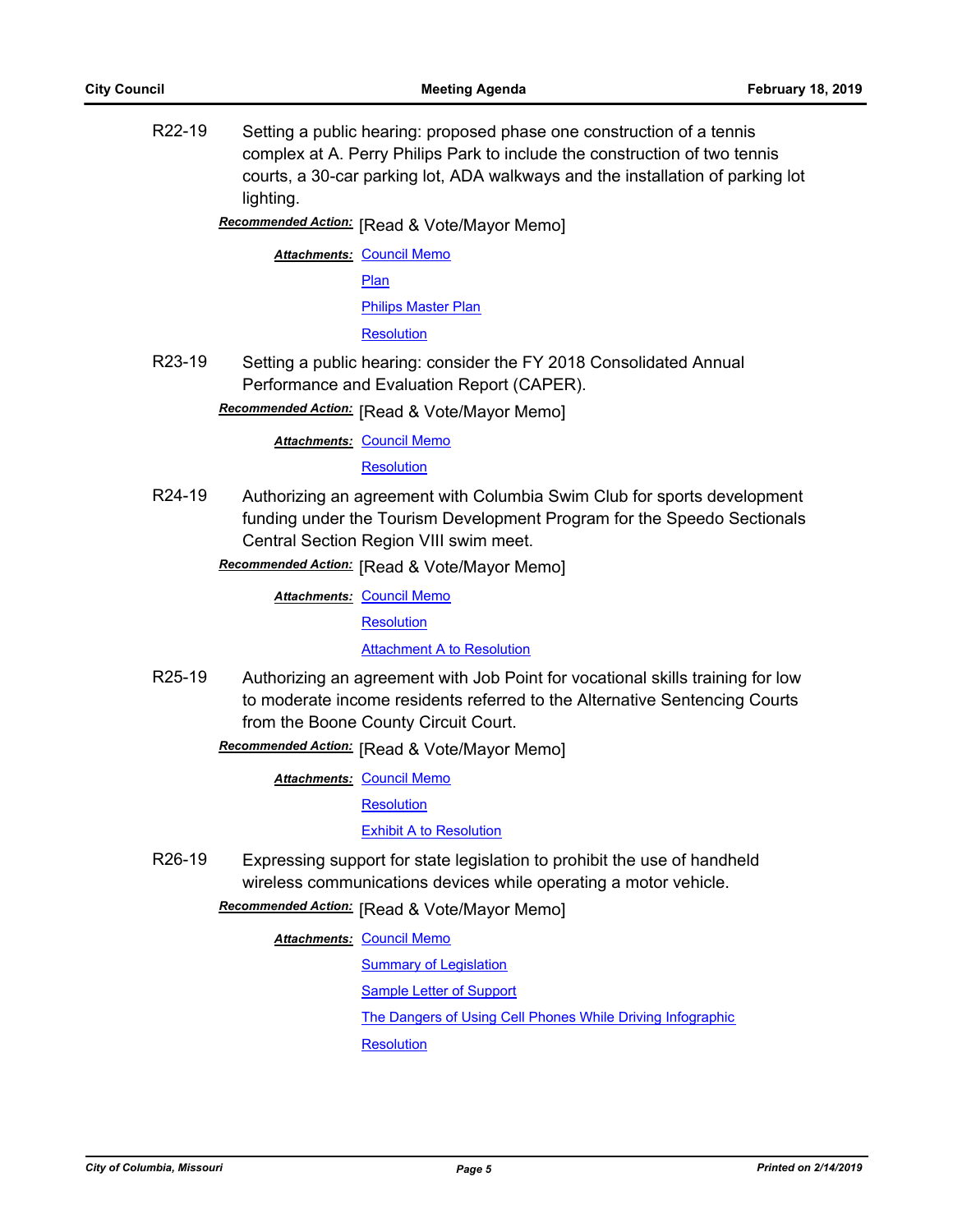### **VIII. NEW BUSINESS**

R27-19 Authorizing a mutual rescission and release of agreement with Central Missouri Community Action for administration of a microloan program.

**Recommended Action:** [Read & Vote/Mayor Memo]

**Attachments: [Council Memo](http://gocolumbiamo.legistar.com/gateway.aspx?M=F&ID=14348c20-9889-4e22-98b1-f4d78105577e.docx)** 

**[Resolution](http://gocolumbiamo.legistar.com/gateway.aspx?M=F&ID=e4046007-c189-4b7f-8b77-cb1adfe9c926.doc)** 

[Attachment A to Resolution](http://gocolumbiamo.legistar.com/gateway.aspx?M=F&ID=8ca90cd5-d0cc-43cb-ab7d-d451de098f85.pdf)

R28-19 Expressing support for HB 516 to prohibit mental health professionals from engaging in conversion therapy with a person under the age of 18.

**Recommended Action:** [Read & Vote/Mayor Memo]

**Attachments: [Council Memo](http://gocolumbiamo.legistar.com/gateway.aspx?M=F&ID=0da8b456-db08-4a61-95be-dedda09bd73f.docx)** 

[House Bill No. 516](http://gocolumbiamo.legistar.com/gateway.aspx?M=F&ID=d9fe18cb-826f-465a-93c6-ea241aeac71b.pdf)

**[Resolution](http://gocolumbiamo.legistar.com/gateway.aspx?M=F&ID=60398d38-25c3-4482-9dd9-2f0914dad615.doc)** 

R29-19 Expressing support for the Missouri Department of Transportation's application for federal grant funds for the replacement of the I-70 Missouri River Bridge at Rocheport; supporting a financial commitment of participation.

**Recommended Action:** [Read & Vote/Mayor Memo]

**Attachments: [Council Memo](http://gocolumbiamo.legistar.com/gateway.aspx?M=F&ID=8347f333-559c-49ed-a5cc-713ff15ea089.docx)** 

**[Resolution](http://gocolumbiamo.legistar.com/gateway.aspx?M=F&ID=0ba6361d-326a-4dc0-aa27-dd9722dac73b.doc)** 

R30-19 Authorizing the public sale of Special Obligation Refunding Bonds, Series 2019.

**Recommended Action:** [Read & Vote/Mayor Memo]

**Attachments: [Council Memo](http://gocolumbiamo.legistar.com/gateway.aspx?M=F&ID=31033bfa-25ad-4cca-99f3-2991a338d25e.docx)** 

**[Resolution](http://gocolumbiamo.legistar.com/gateway.aspx?M=F&ID=3abda9a2-d3b9-4f28-b9ea-089f31b24df5.doc)** 

[Exhibit A to Resolution](http://gocolumbiamo.legistar.com/gateway.aspx?M=F&ID=46161d6a-64bf-45c2-b717-1cad38f9895e.pdf)

[Exhibit B to Resolution](http://gocolumbiamo.legistar.com/gateway.aspx?M=F&ID=e1fc2827-ef83-4eb9-ab57-9858f55d1817.pdf)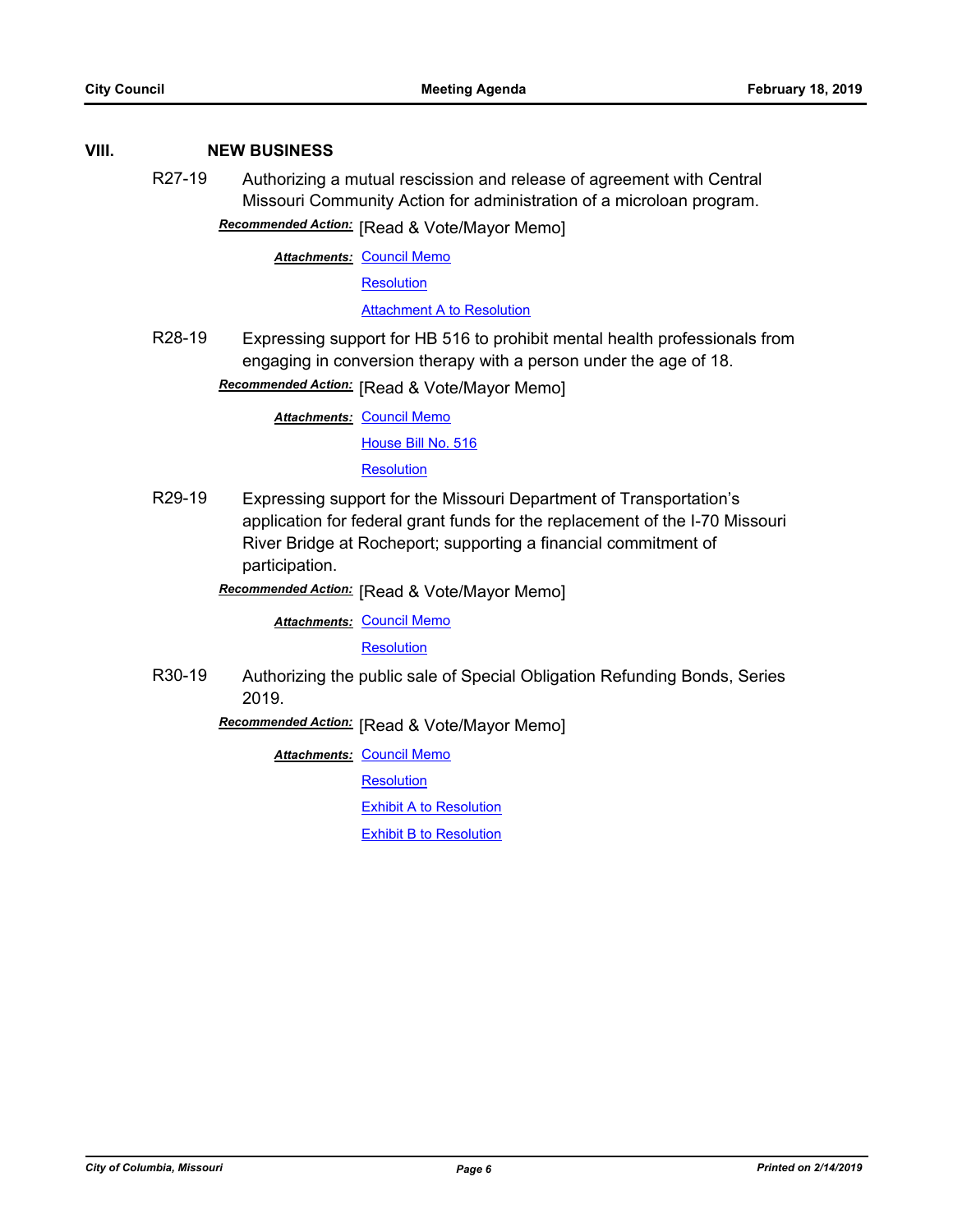### **IX. INTRODUCTION AND FIRST READING**

B42-19**\*\*** Approving a major amendment to the PD Plan for "River Region Credit Union - West Broadway" located on the southwest corner of the Broadway and Fairview Road intersection (11 S. Fairview Road); approving a statement of intent (Case No. 40-2019).

**Recommended Action:** [Intro & 1st Read/Mayor Memo]

**Attachments: [Council Memo](http://gocolumbiamo.legistar.com/gateway.aspx?M=F&ID=0b4465b4-f185-4d49-9f73-2b71a2258d04.docx)** [Staff Report to Planning and Zoning Commission](http://gocolumbiamo.legistar.com/gateway.aspx?M=F&ID=620cb520-3f69-4dfc-a5d5-e50a8016bf08.docx) [Locator Maps](http://gocolumbiamo.legistar.com/gateway.aspx?M=F&ID=8874a663-d1a4-439d-96f7-c407b2c7f833.pdf) [PD Plan](http://gocolumbiamo.legistar.com/gateway.aspx?M=F&ID=95036f4b-6a05-4522-a19a-1af2332db428.pdf) [Existing O-P Plan and SOI](http://gocolumbiamo.legistar.com/gateway.aspx?M=F&ID=c9095a2c-552a-4b52-b401-009fb61b3976.pdf) [Excerpts from Minutes](http://gocolumbiamo.legistar.com/gateway.aspx?M=F&ID=57c12092-2f86-4a58-aa4a-5796ad3a13c6.docx) **[Ordinance](http://gocolumbiamo.legistar.com/gateway.aspx?M=F&ID=813b5fc6-7784-4c3d-a5ac-8a5e76f129a6.doc)** [Exhibit A to Ordinance](http://gocolumbiamo.legistar.com/gateway.aspx?M=F&ID=e9481a7d-2efa-47f2-afb1-11ae9f029e73.pdf)

B43-19**\*** Authorizing a Transportation Alternatives Funds and STP-Urban Funds program agreement with the Missouri Highways and Transportation Commission for the Leslie Lane sidewalk project; appropriating funds.

Recommended Action: [Intro & 1st Read/Mayor Memo]

**Attachments: [Council Memo](http://gocolumbiamo.legistar.com/gateway.aspx?M=F&ID=34cd83d4-f46a-47f7-ad32-a28a60226e31.docx)** [Location Map](http://gocolumbiamo.legistar.com/gateway.aspx?M=F&ID=83d3228f-5cd3-4c0c-a5bf-55c770e8c2d8.pdf) **[Ordinance](http://gocolumbiamo.legistar.com/gateway.aspx?M=F&ID=d2e421ab-3b66-4d66-bd98-2354cb368cf5.doc)** [Attachment A to Ordinance](http://gocolumbiamo.legistar.com/gateway.aspx?M=F&ID=cb7dbc81-8362-489a-aa39-fd7ea84ab522.pdf)

B44-19**\*** Authorizing a contract for sale of real estate with Beacon Street Properties, LLC for the acquisition of property located in the River Hills Estates Subdivision to be used for the future Municipal Service Center South facility.

Recommended Action: [Intro & 1st Read/Mayor Memo]

**Attachments: [Council Memo](http://gocolumbiamo.legistar.com/gateway.aspx?M=F&ID=6127f236-7c4d-495c-9e1e-6994e3c3fce1.docx)** 

[Location Map](http://gocolumbiamo.legistar.com/gateway.aspx?M=F&ID=8864968d-4203-405c-8faf-1c9b9c00634b.pdf)

**[Ordinance](http://gocolumbiamo.legistar.com/gateway.aspx?M=F&ID=992e977d-1aa7-4d91-98ff-d43379d6f43b.doc)** 

[Exhibit A to Ordinance](http://gocolumbiamo.legistar.com/gateway.aspx?M=F&ID=c464b64a-a0da-4eba-a5f0-ed513bf5ac59.pdf)

B45-19**\*** Appropriating funds for the purchase of a replacement vehicle for the Public Works Department - Parking Division.

Recommended Action: [Intro & 1st Read/Mayor Memo]

**Attachments: [Council Memo](http://gocolumbiamo.legistar.com/gateway.aspx?M=F&ID=be5030cf-c547-4f65-9e59-48792bb2039a.docx)**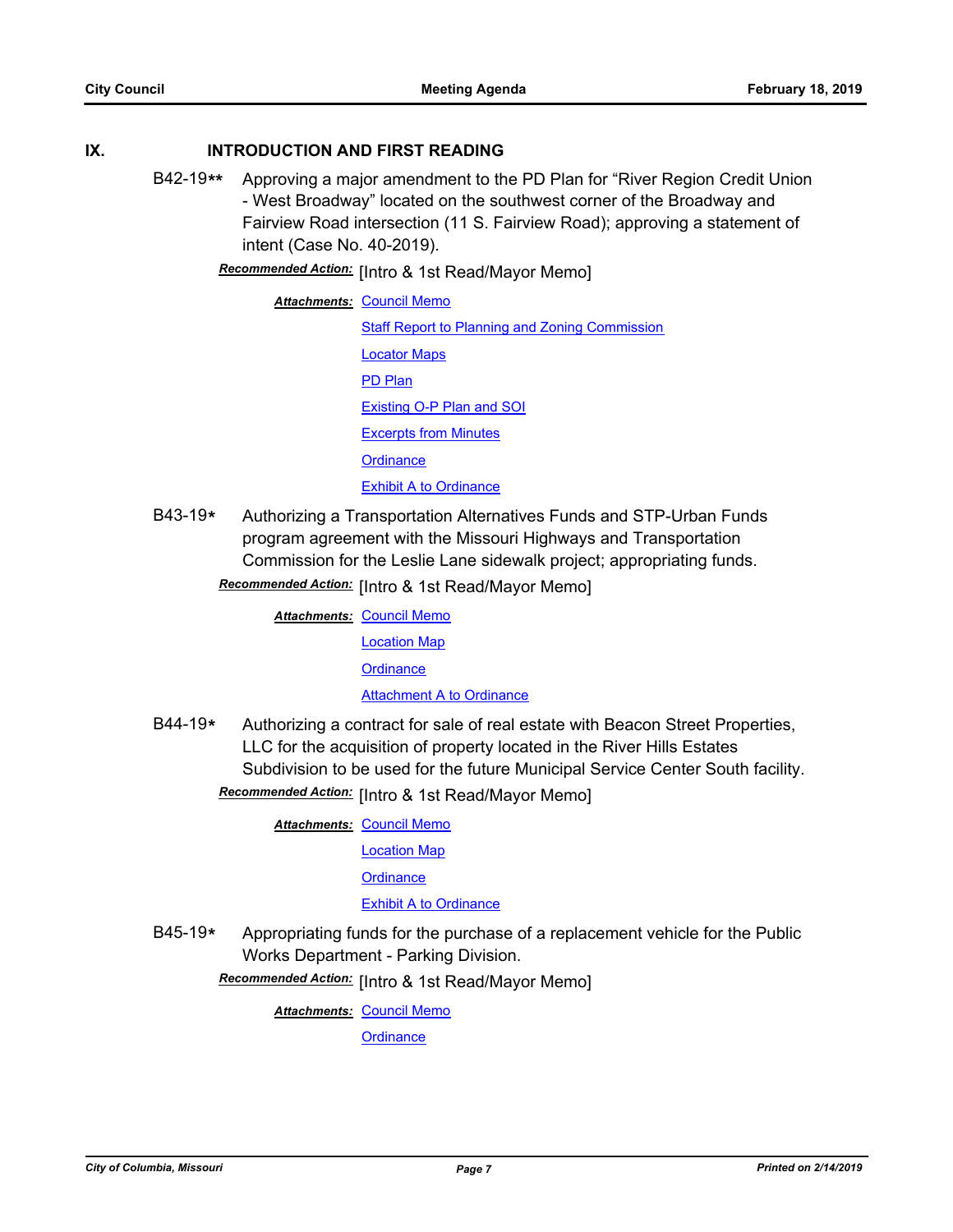B46-19**\*** Authorizing the acquisition of easements relating to the extension of two 13.8 kilovolt electrical feeder circuits from the Rebel Hill Substation to the ten (10) megawatt Truman Solar Facility located east of Burnside Drive.

**Recommended Action:** [Intro & 1st Read/Mayor Memo]

**Attachments: [Council Memo](http://gocolumbiamo.legistar.com/gateway.aspx?M=F&ID=fa8f267d-6cc1-41ec-ad86-ec5b069cc0d8.docx)** 

[Project Graphic](http://gocolumbiamo.legistar.com/gateway.aspx?M=F&ID=e6c39741-fc7a-4330-91e9-ba7a65708e83.pdf)

[Columbia Christian Church 4802 St. Charles Rd](http://gocolumbiamo.legistar.com/gateway.aspx?M=F&ID=01d11007-346c-4d2b-917c-4172b6bbfd7a.pdf)

[Carl Morton \(Craig\) Roberts Testamentary Trust 4804 E. St. Charles Rd](http://gocolumbiamo.legistar.com/gateway.aspx?M=F&ID=d41f5303-3acc-4c8e-99aa-1dac9abb9833.pdf)

[Ken Jacob & Nancy Sublette 4810 E. St. Charles Rd](http://gocolumbiamo.legistar.com/gateway.aspx?M=F&ID=6c4c207c-07ea-4c6b-91f3-42481aac6d9f.pdf)

[Alan Dale Coble & Mary Jane King 5060 E. St. Charles Rd](http://gocolumbiamo.legistar.com/gateway.aspx?M=F&ID=9ecb52c5-0650-42a4-847a-5a591d6e7dd7.pdf)

[Missouri Real Estate Champions](http://gocolumbiamo.legistar.com/gateway.aspx?M=F&ID=51a37325-b47b-4701-9ca3-31441d8500bc.pdf)

[Frank Floyd 5400 St. Charles Rd](http://gocolumbiamo.legistar.com/gateway.aspx?M=F&ID=5a1d3358-5cf6-4641-8138-7dde163b2011.pdf)

**[Ordinance](http://gocolumbiamo.legistar.com/gateway.aspx?M=F&ID=03d9691f-89f8-409a-91ad-10226cbb3a5a.doc)** 

B47-19**\*** Appropriating funds associated with the construction of the Upper Merideth Branch streambank stabilization sewer improvement project.

Recommended Action: [Intro & 1st Read/Mayor Memo]

**Attachments: [Council Memo](http://gocolumbiamo.legistar.com/gateway.aspx?M=F&ID=a2bffb2b-4d41-4db8-ba47-a8d1f19f5345.docx)** [Location Map](http://gocolumbiamo.legistar.com/gateway.aspx?M=F&ID=9f8344e3-c9dd-492f-8a5b-f221053f7fdd.pdf) **[Diagram](http://gocolumbiamo.legistar.com/gateway.aspx?M=F&ID=54cfab77-f616-47d4-9b3d-423e3c23fc46.pdf) [Ordinance](http://gocolumbiamo.legistar.com/gateway.aspx?M=F&ID=5451010f-31b3-4136-9eda-4a57b1a7d268.doc)** 

B48-19 Approving a revised A. Perry Philips Park Master Plan; authorizing phase one construction of a tennis complex at A. Perry Philips Park to include the construction of two tennis courts, a 30-car parking lot, ADA walkways and the installation of parking lot lighting; calling for bids through the Purchasing **Division** 

**Recommended Action:** [Intro & 1st Read/Mayor Memo]

**Attachments: [Council Memo](http://gocolumbiamo.legistar.com/gateway.aspx?M=F&ID=fc32054e-88f6-468f-889e-6cdb9fc57aab.docx)** 

[Map](http://gocolumbiamo.legistar.com/gateway.aspx?M=F&ID=2e24e953-0098-4100-9b18-c89f91c23392.pdf)

**[Ordinance](http://gocolumbiamo.legistar.com/gateway.aspx?M=F&ID=2432cbfd-f112-4545-a326-8bd4ca7122f0.doc)** 

[Exhibit A to Ordinance](http://gocolumbiamo.legistar.com/gateway.aspx?M=F&ID=17c4bf60-e54a-4cb8-b1fc-6e4b45e3496e.pdf)

B49-19**\*** Appropriating funds for the renovation of four (4) tennis courts at Columbia Cosmopolitan Recreation Area.

Recommended Action: [Intro & 1st Read/Mayor Memo]

**Attachments: [Council Memo](http://gocolumbiamo.legistar.com/gateway.aspx?M=F&ID=bb33aab5-c4e6-4f14-b4a4-06be0b398aa1.docx)** 

[Map](http://gocolumbiamo.legistar.com/gateway.aspx?M=F&ID=8ea453bb-8d1a-41ea-b835-e05f86d1bfc9.pdf)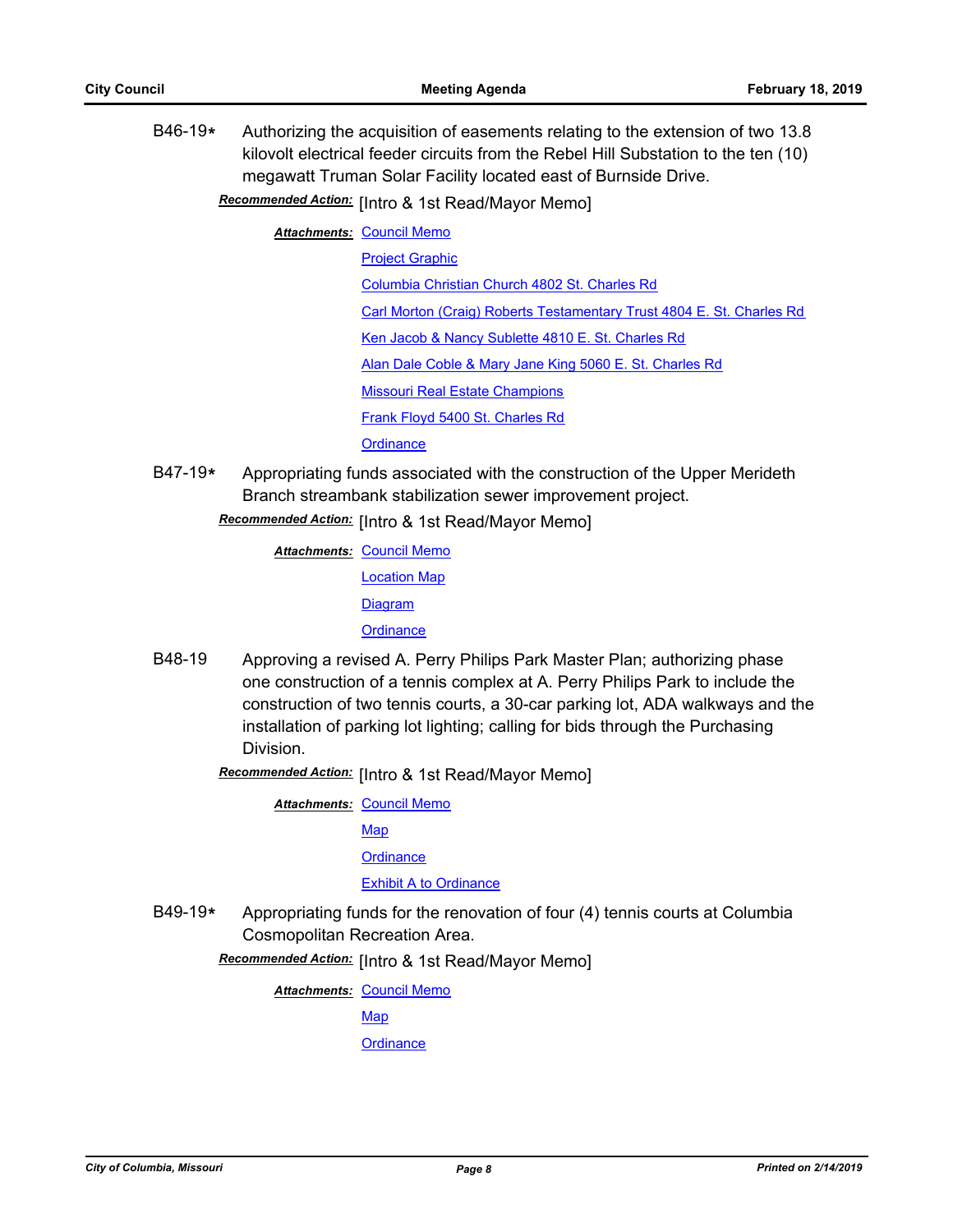B50-19**\*** Authorizing a cooperative agreement with Boone County Family Resources for additional funding for the Parks and Recreation Department's Adapted Community Recreation Program.

**Recommended Action:** [Intro & 1st Read/Mayor Memo]

**Attachments: [Council Memo](http://gocolumbiamo.legistar.com/gateway.aspx?M=F&ID=ad41ea3b-43e6-4986-8fde-6ca292cd9c3b.docx)** 

**[Ordinance](http://gocolumbiamo.legistar.com/gateway.aspx?M=F&ID=02842213-5a0a-413c-a7f1-8879e65d9b93.doc)** 

[Exhibit A to Ordinance](http://gocolumbiamo.legistar.com/gateway.aspx?M=F&ID=bfc4866d-77f1-44b5-9d0e-cf78be443e3a.pdf)

B51-19**\*** Authorizing a cooperative agreement with Boone County Family Resources for additional funding for the Parks and Recreation Department's Career Awareness Related Experience (CARE) Program for youth employment placement and mentoring services.

Recommended Action: [Intro & 1st Read/Mayor Memo]

**Attachments: [Council Memo](http://gocolumbiamo.legistar.com/gateway.aspx?M=F&ID=f2b35f7f-fe0d-44e1-8d9c-d5810adffb1c.docx) [Ordinance](http://gocolumbiamo.legistar.com/gateway.aspx?M=F&ID=b41c9e21-e393-49c8-a27c-7842166184cb.doc) [Exhibit A to Ordinance](http://gocolumbiamo.legistar.com/gateway.aspx?M=F&ID=53e1f8bc-217d-4c9c-b938-a986288d709f.pdf)** 

B52-19**\*** Appropriating funds received as reimbursement for the Fire Department's response to a hazardous materials spill.

Recommended Action: [Intro & 1st Read/Mayor Memo]

**Attachments: [Council Memo](http://gocolumbiamo.legistar.com/gateway.aspx?M=F&ID=05c31a70-1698-4a22-aa0d-909990e8ef38.docx)** 

**[Ordinance](http://gocolumbiamo.legistar.com/gateway.aspx?M=F&ID=d8111609-5034-4e79-b81a-ca811858af1f.doc)** 

B53-19**\*** Authorizing an amendment to the agreement with Tyler Technologies, Inc. for the Columbia Financial Enterprise Resource System (COFERS) project to purchase certain EnerGov community health software modules to be used by the Department of Public Health and Human Services.

Recommended Action: [Intro & 1st Read/Mayor Memo]

**Attachments: [Council Memo](http://gocolumbiamo.legistar.com/gateway.aspx?M=F&ID=66dbbc0e-2fc5-4df9-b1eb-7bc22384ca53.docx)** 

**[Ordinance](http://gocolumbiamo.legistar.com/gateway.aspx?M=F&ID=f5f85d80-5529-4870-8d50-b13891b80ce5.doc)** 

[Attachment A to Ordinance](http://gocolumbiamo.legistar.com/gateway.aspx?M=F&ID=fc5df39e-8959-4536-9dbd-f23d1ad445d9.pdf)

B54-19**\*** Authorizing the acquisition of a certain leasehold interest in property, identified as Hangar 350 at the Columbia Regional Airport.

Recommended Action: [Intro & 1st Read/Mayor Memo]

**Attachments: [Council Memo](http://gocolumbiamo.legistar.com/gateway.aspx?M=F&ID=89188673-6a02-4217-84d7-521cd7bf338c.docx)** 

[Location Rendering Map](http://gocolumbiamo.legistar.com/gateway.aspx?M=F&ID=6338229d-55cf-47f0-9c4a-c4fc0b60904e.pdf)

**[Ordinance](http://gocolumbiamo.legistar.com/gateway.aspx?M=F&ID=fe8820cc-40f0-446d-a3c1-a16175711969.doc)** 

**[Exhibit A to Ordinance](http://gocolumbiamo.legistar.com/gateway.aspx?M=F&ID=75740b60-03cf-48a4-af3d-0db5f28c4882.pdf)** 

[Exhibit B to Ordinance](http://gocolumbiamo.legistar.com/gateway.aspx?M=F&ID=2b7739e4-645a-4eff-9213-e728da097fcc.pdf)

[Exhibit C to Ordinance](http://gocolumbiamo.legistar.com/gateway.aspx?M=F&ID=07b01409-4fe5-4645-b4f8-c590104467fb.pdf)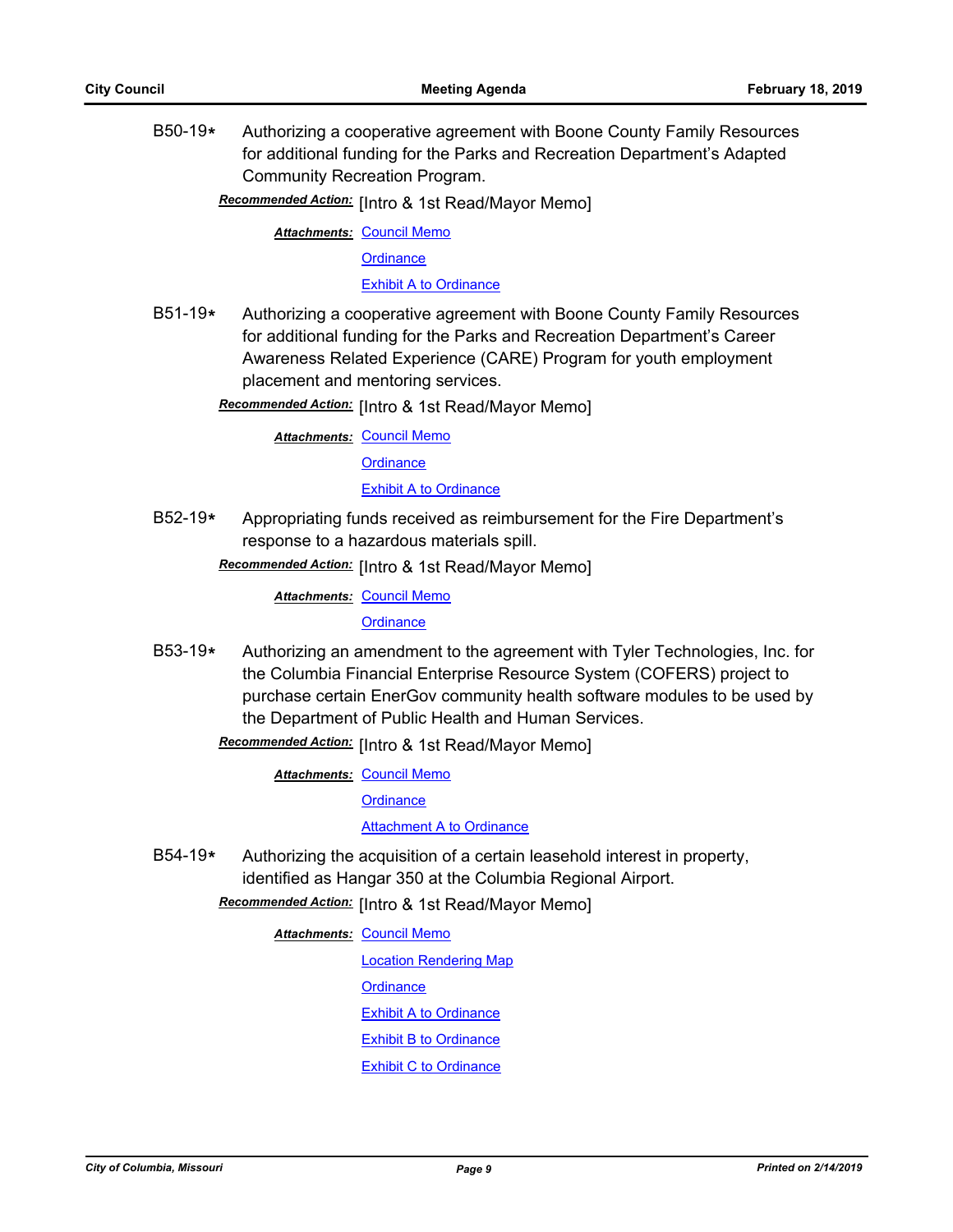**\*Non-zoning related introductory item that may be included on a future agenda as a consent item. Any such item can be removed from the consent agenda and placed under old business or new business at the request of a council member or any other interested person. The request must be made at the beginning of the council meeting at which the council bill or resolution is scheduled to be acted upon.** 

**\*\*Zoning related introductory item that may be included on a future agenda as a consent item. Any such item can be removed from the consent agenda and placed under old business at the request of a council member or any other interested person. The request must be made to the city clerk before noon on the Wednesday before the council meeting at which the council bill is scheduled to be considered for passage.**

**Non-asterisk items are expected to be included in a future agenda as a public hearing or an old business item.**

### **X. REPORTS**

REP9-19 Administrative Public Improvement Project: Cosmo Tennis Court Improvement Project.

**Recommended Action:** [Memo]

**Attachments: [Council Memo](http://gocolumbiamo.legistar.com/gateway.aspx?M=F&ID=764ec0c3-8b37-4c6c-9384-ac8c2347d892.docx)** 

[Admin Public Improvement Project Form](http://gocolumbiamo.legistar.com/gateway.aspx?M=F&ID=10196196-9320-41f6-b676-96383e6a8e36.docx)

REP10-19 Correspondence from the Human Rights Commission - Proposed City Code Amendment as it Relates to a Ban on Conversion Therapy.

## **Recommended Action:** [Memo]

**Attachments: [Correspondence from the HRC](http://gocolumbiamo.legistar.com/gateway.aspx?M=F&ID=3cf86e6e-aac4-4ec5-9550-ffd429aa6848.docx)** 

REP11-19 Correspondence from the Columbia Community Land Trust Board of Directors.

**Recommended Action:** [Memo]

*Attachments:* [Letter from the CCLT](http://gocolumbiamo.legistar.com/gateway.aspx?M=F&ID=72361914-e3bb-4746-93a0-a225a8b496ec.pdf)

REP12-19 2019 Pavement Management Report.

### **Recommended Action: [Memo]**

#### **Attachments: [Council Memo](http://gocolumbiamo.legistar.com/gateway.aspx?M=F&ID=88e723fb-ce99-4b02-b395-5d160217cacd.docx)**

[2019 Pavement Management Report](http://gocolumbiamo.legistar.com/gateway.aspx?M=F&ID=7554c295-f524-4147-a9fc-a8265fd361b0.pdf) [2019 PASER Ward 1](http://gocolumbiamo.legistar.com/gateway.aspx?M=F&ID=0fa3683f-b0f8-4ac9-9dd0-f38e3a0f70f8.pdf) [2019 PASER Ward 2](http://gocolumbiamo.legistar.com/gateway.aspx?M=F&ID=cc0d5e0f-b115-4046-bf82-1f27e01586ce.pdf) [2019 PASER Ward 3](http://gocolumbiamo.legistar.com/gateway.aspx?M=F&ID=3bf803a3-8c3b-405b-9f51-edae2648fd52.pdf) [2019 PASER Ward 4](http://gocolumbiamo.legistar.com/gateway.aspx?M=F&ID=a8166529-17f9-4d2d-8421-781e456c2c89.pdf) [2019 PASER Ward 5](http://gocolumbiamo.legistar.com/gateway.aspx?M=F&ID=486e605c-7147-4ba4-93ff-0151b29c3624.pdf)

[2019 PASER Ward 6](http://gocolumbiamo.legistar.com/gateway.aspx?M=F&ID=2f10ef5a-1382-42a2-a64e-bf4a26f50ba2.pdf)